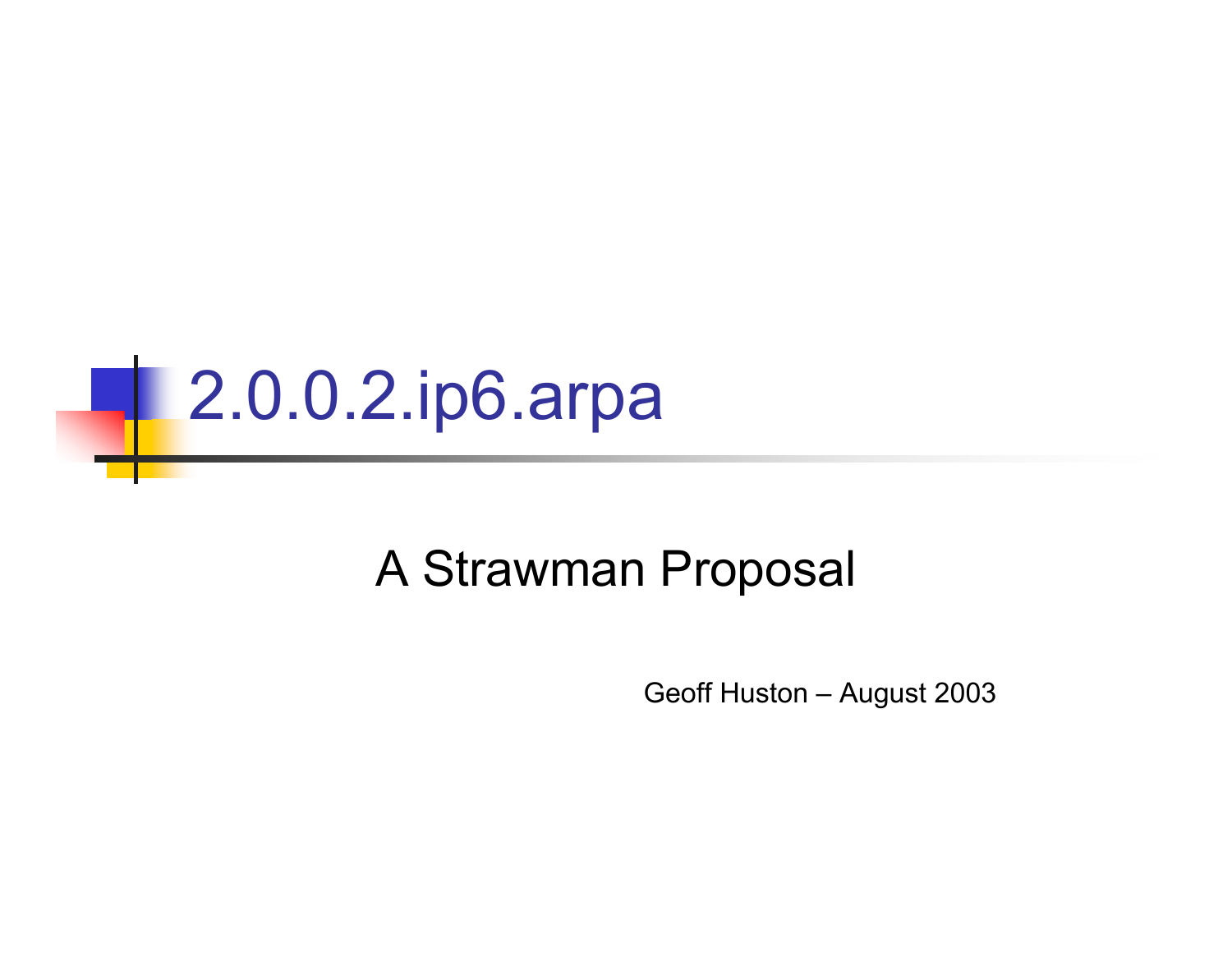### Recap: 6to4 land

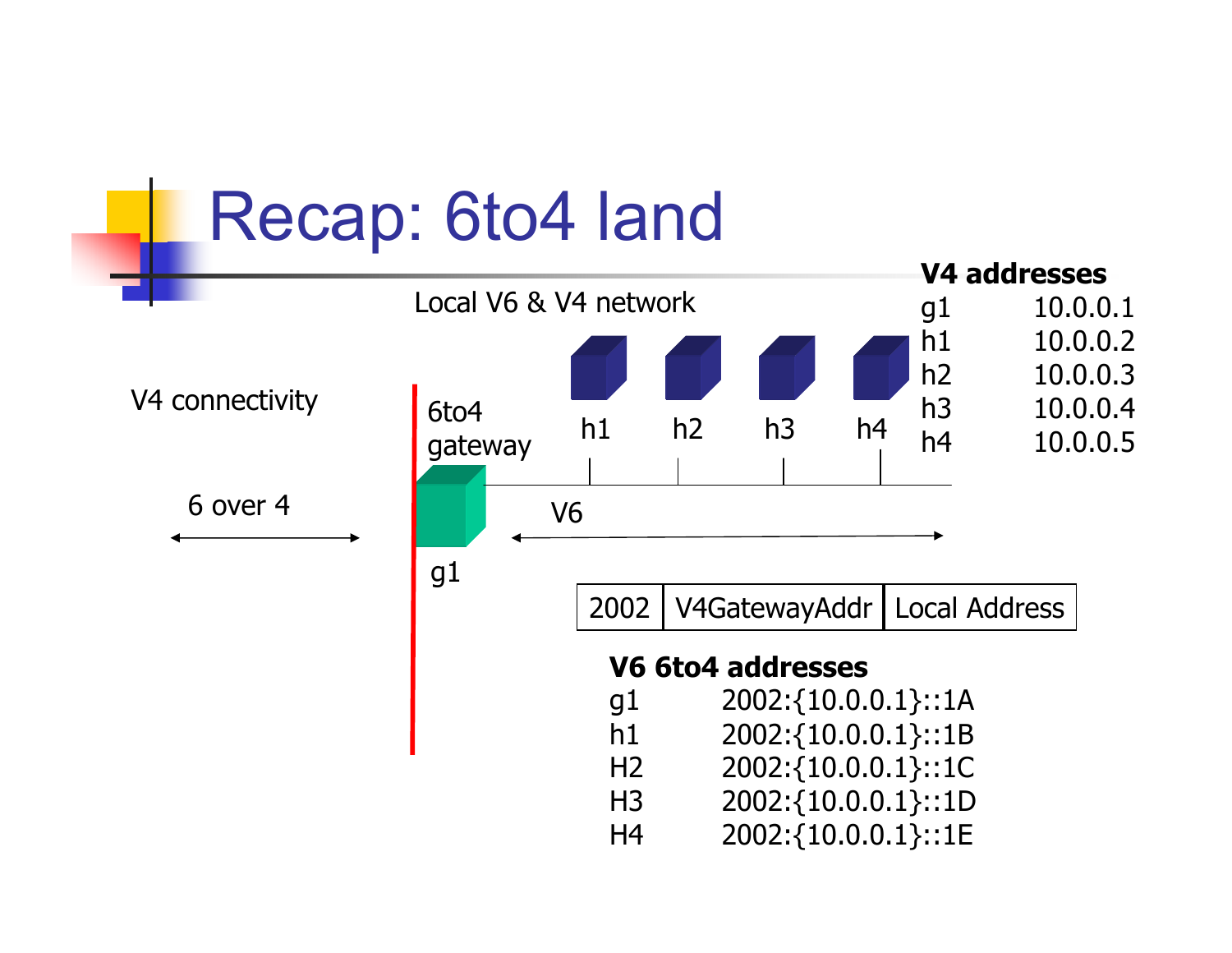### The Problem

- **How to populate delegations of the the** reverse address space of the 6to4 address prefix in a manner that is:
	- Easy to deploy
	- П Minimal impact on existing software and operations
	- **Allows for efficient name lookup**
	- Cost and benefit bourne by those who immediately benefit
	- Does not adversely affect the security of DNS queries [draft-moore-6to4-dns-03.txt]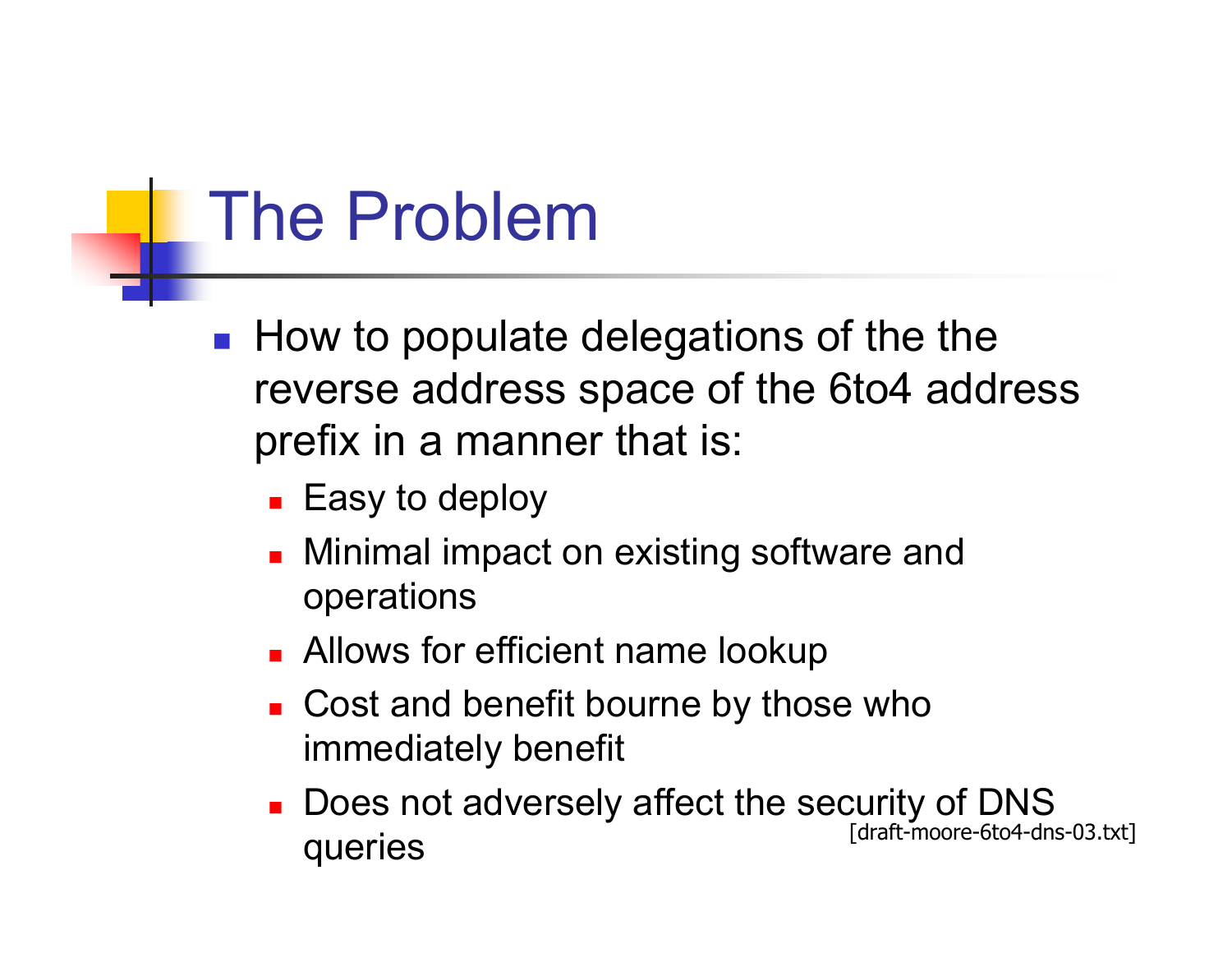#### Work to date

**Internet draft** draft-moore-6to4-dns-03.txt

- Explores various approaches to infer delegation paths when there is no explicit delegation
	- Use matching in-addr.arpa servers
	- Use "known" 6to4 address as potential server
	- **Alter server behaviour**
- All these approaches represent compromises in various ways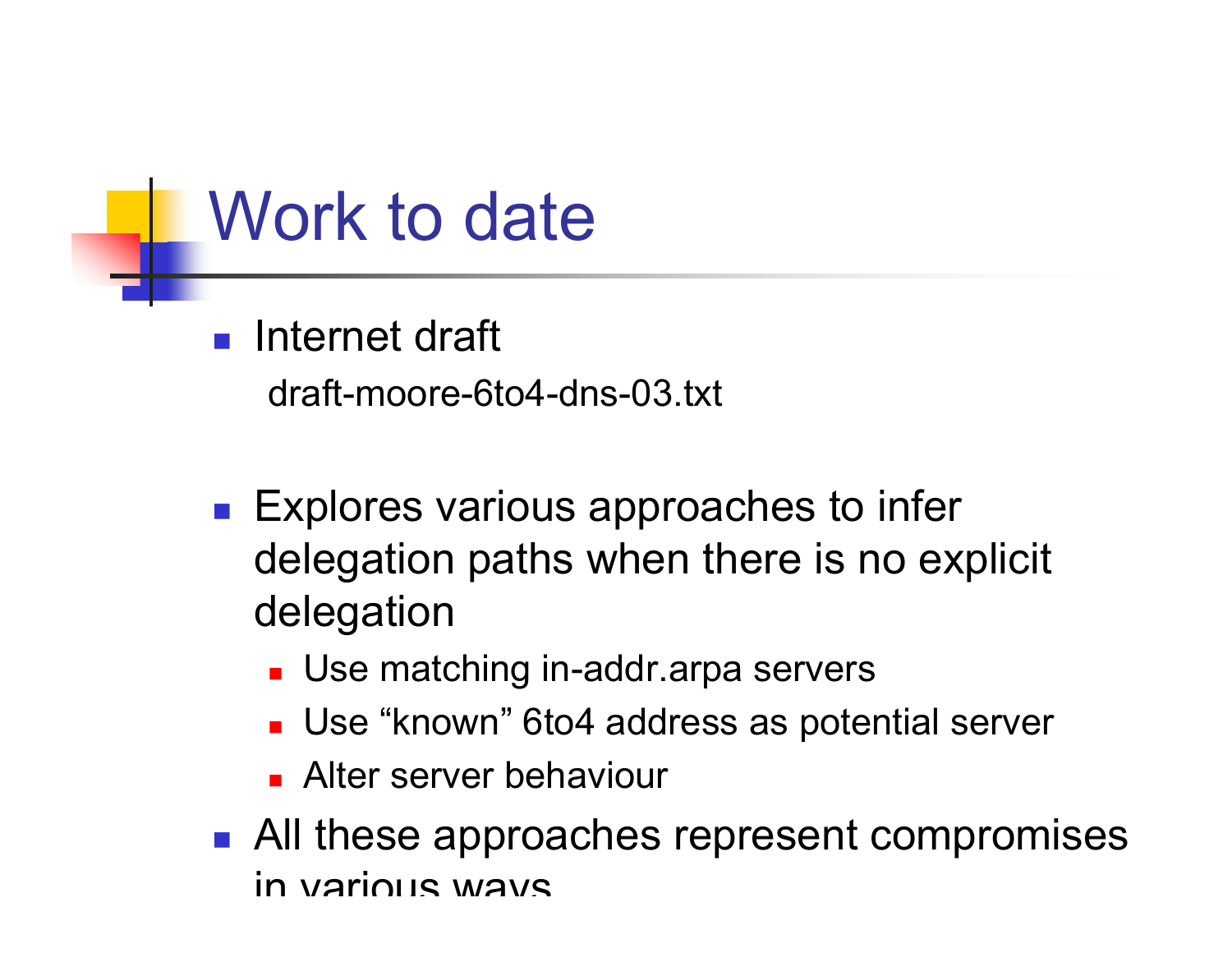# Issues with various approaches

- Support "conventional address delegations, recognising the need to 'hop over' some address delegations
	- **This is performing reverse delegations without** reliable information as to whether the requestor really has the space or not. Equally a delegated entity may need to implement the same 'hop over' approach to further delegations from their reverse zone.
- Support a "guessing" server where if there is no explicit delegation you look for the NS records of the equivalent 32 bit V4 reverse address zone and ask these servers the V6 PTR query

Requires altered resolvers and won't not map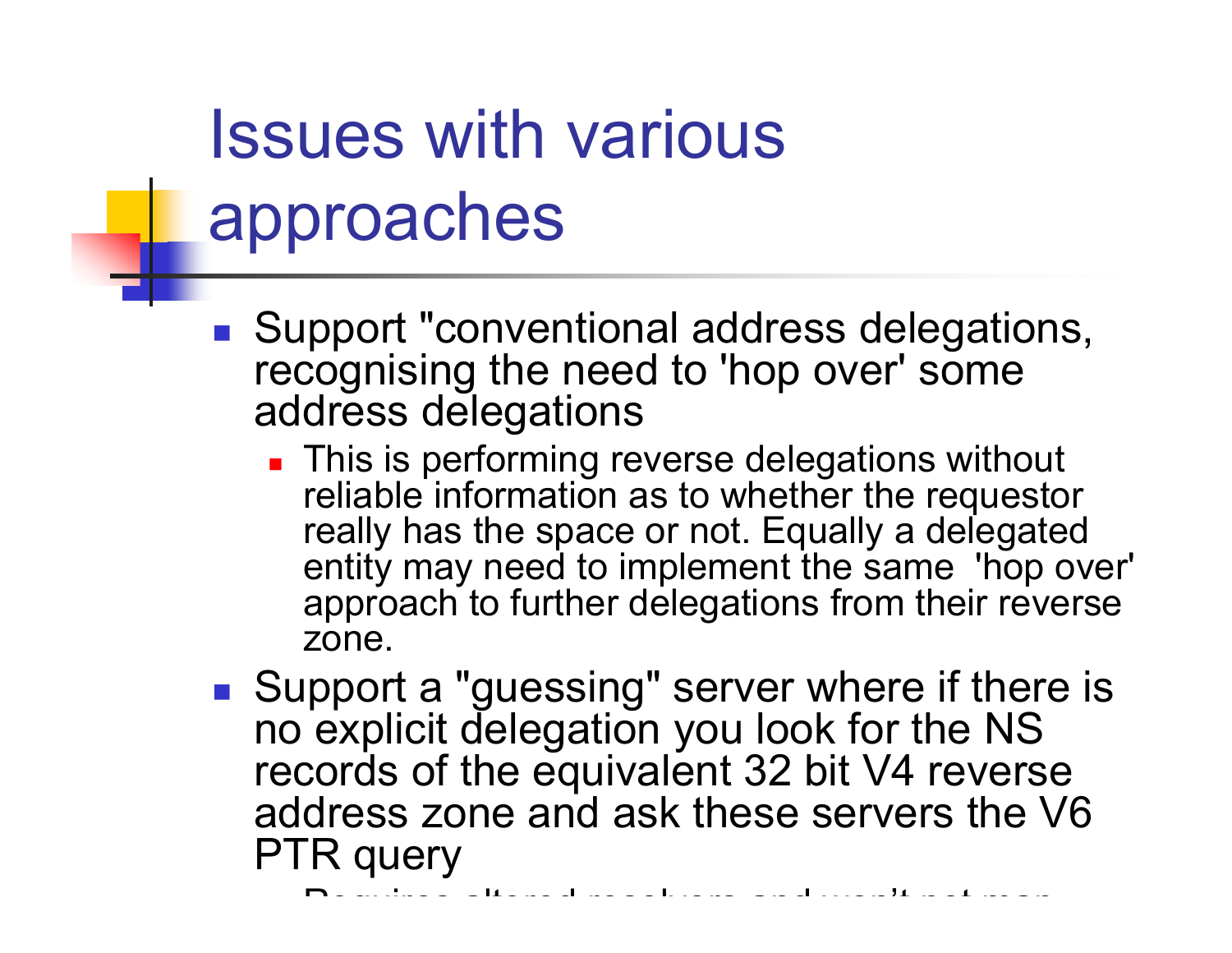### Issues (2)

- $\overline{\phantom{a}}$ ■ Support non-delegated local 6to4 NS addresses that will be queried if there is no explicit delegation i.e. infer a set of 6to4 AAAA addresses and send the PTR query to them
	- **Requires altered resolvers, and 'reserving local address with** special significance is not a preferred approach
- **If there is no explicit delegation then fake the answer**  i.e. return a string that is synthesised from the V6 address as the PTR answer.
	- Um if you are going to lie, then why bother with reverse at all?
- It appears that the 'safest' approach is to work through the 'standard' delegation model, but it would be good to reduce the administrative overhead of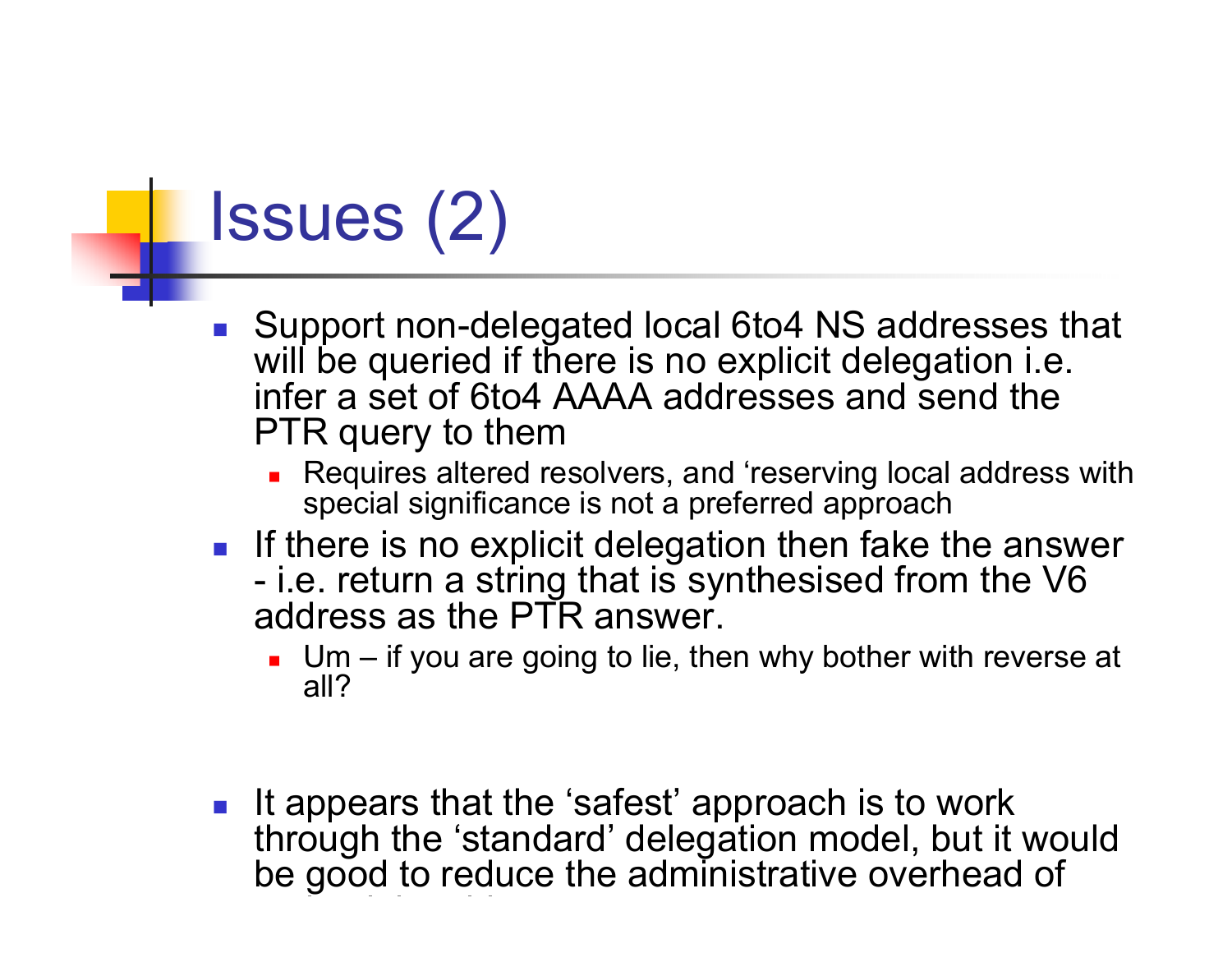# A Proposal for 6to4 reverse DNS

- Delegate only at the 48 bit position i.e. delegate only at each gateway (the equivalent of a /32 in V4)
- Automate the delegation process as a clientdriven system
- Allow the system to be accessed only by 6to4 clients and allow the client to delegate only the 6to4 reverse address of the client's source address.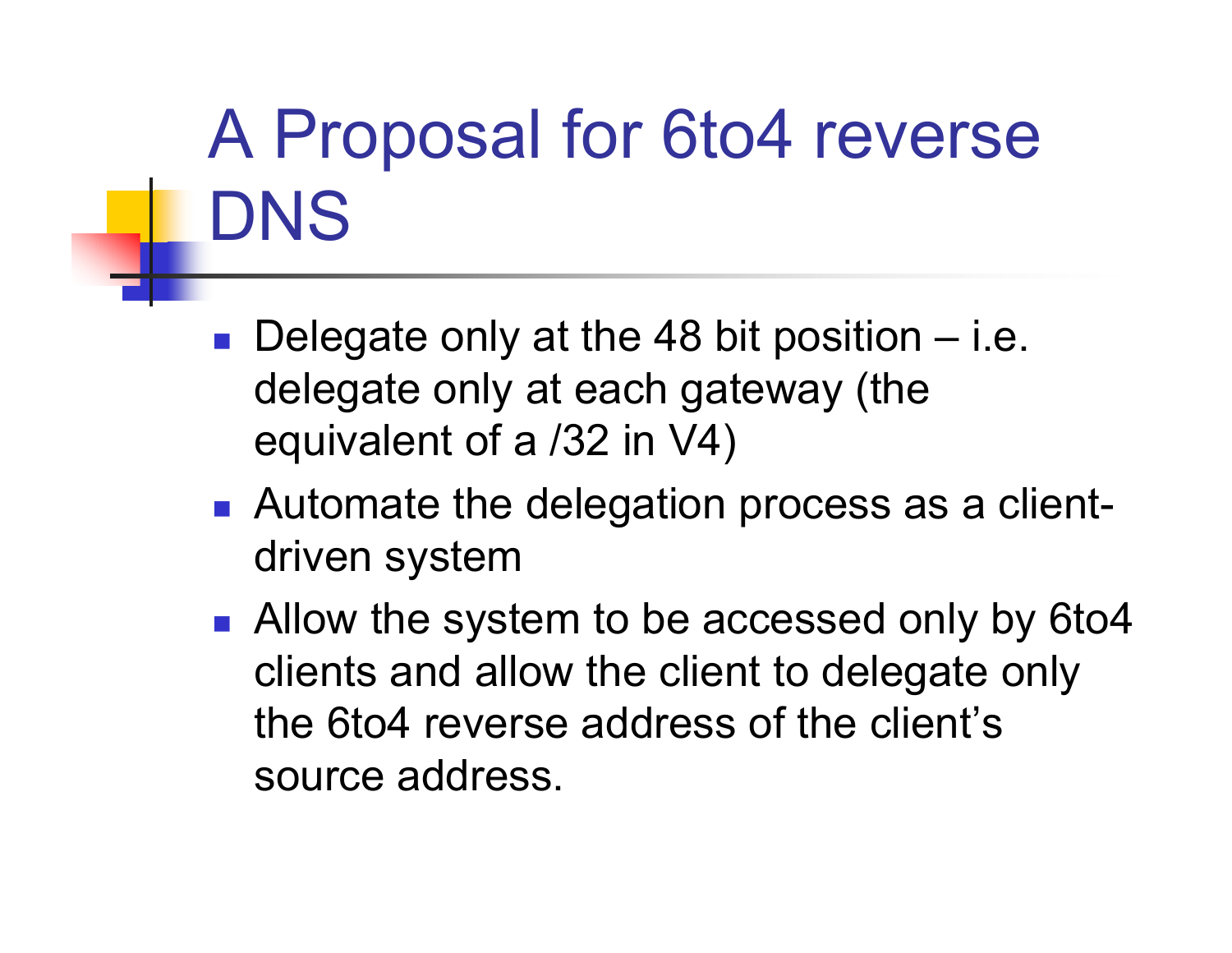# Details (1)

- 2.0.0.2.ip6.arpa only contains delegations for /32 V4 blocks
	- It doesn't matter if its a flat zone file or a set of zone files - the basic approach is that each 6to4 network (a /32 in V4) has its reverse delegation handled directly by the delegation engine.
- **Delegations are performed by a web service** 
	- **Number 11 Service itself is only accessible using** V6 6to4 source addresses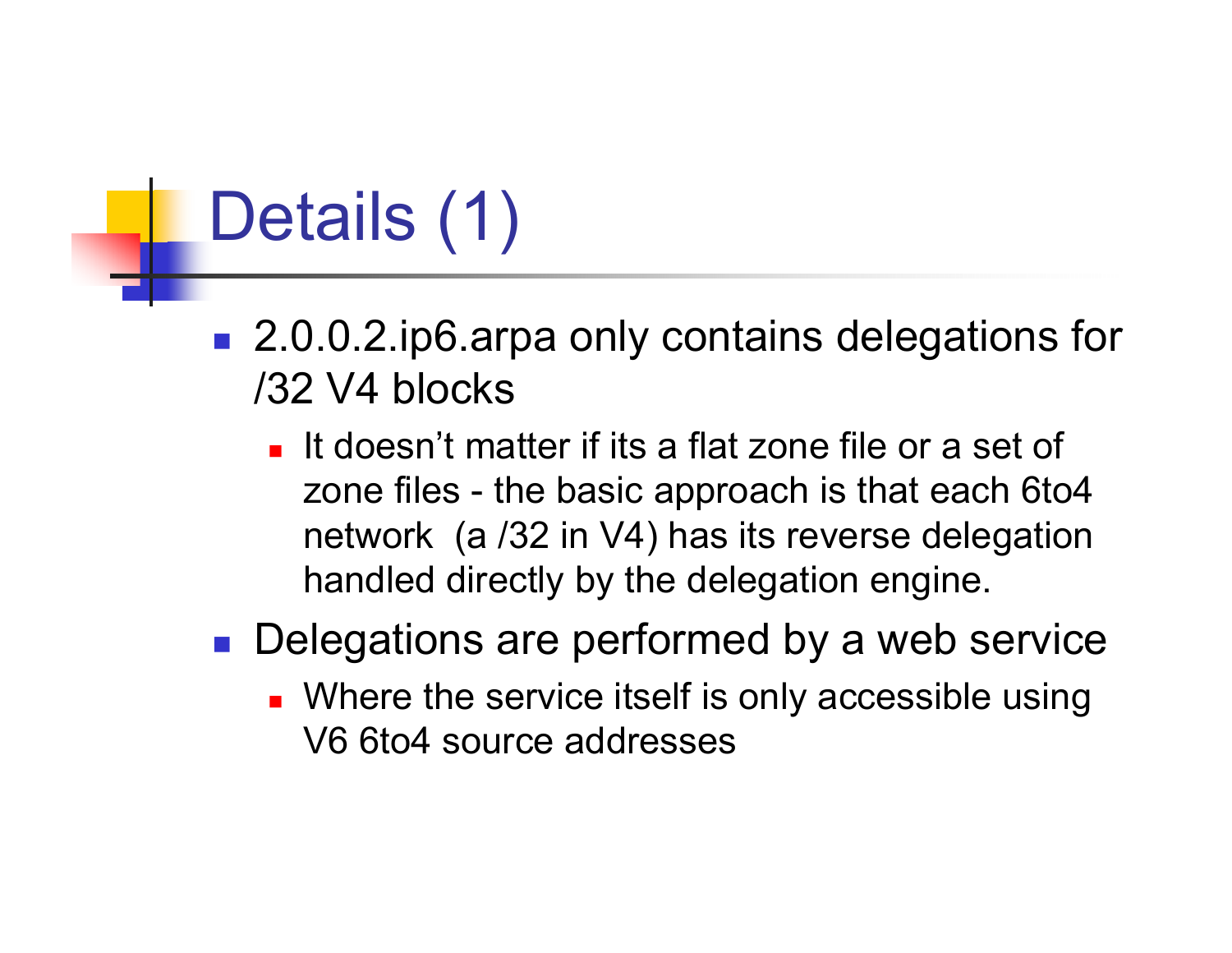### The Web Service…

- $\sim$  Operates only as a secure (https) server
	- П that way it prevents any form of proxy caching mucking around with the service
- $\overline{\phantom{a}}$  Only provides a web page to enter a delegation if the source address of the client is a 6to4 V6 network address
	- П All other connection attempts get a response which is a FAQ about the service.
- $\overline{\phantom{a}}$  The web page allows the client to enter:
	- 1. up to 4(?) NS servers for the reverse delegation of the 6to4 gateway address which is the source address of the client, and
	- 2.an email contact address of the client.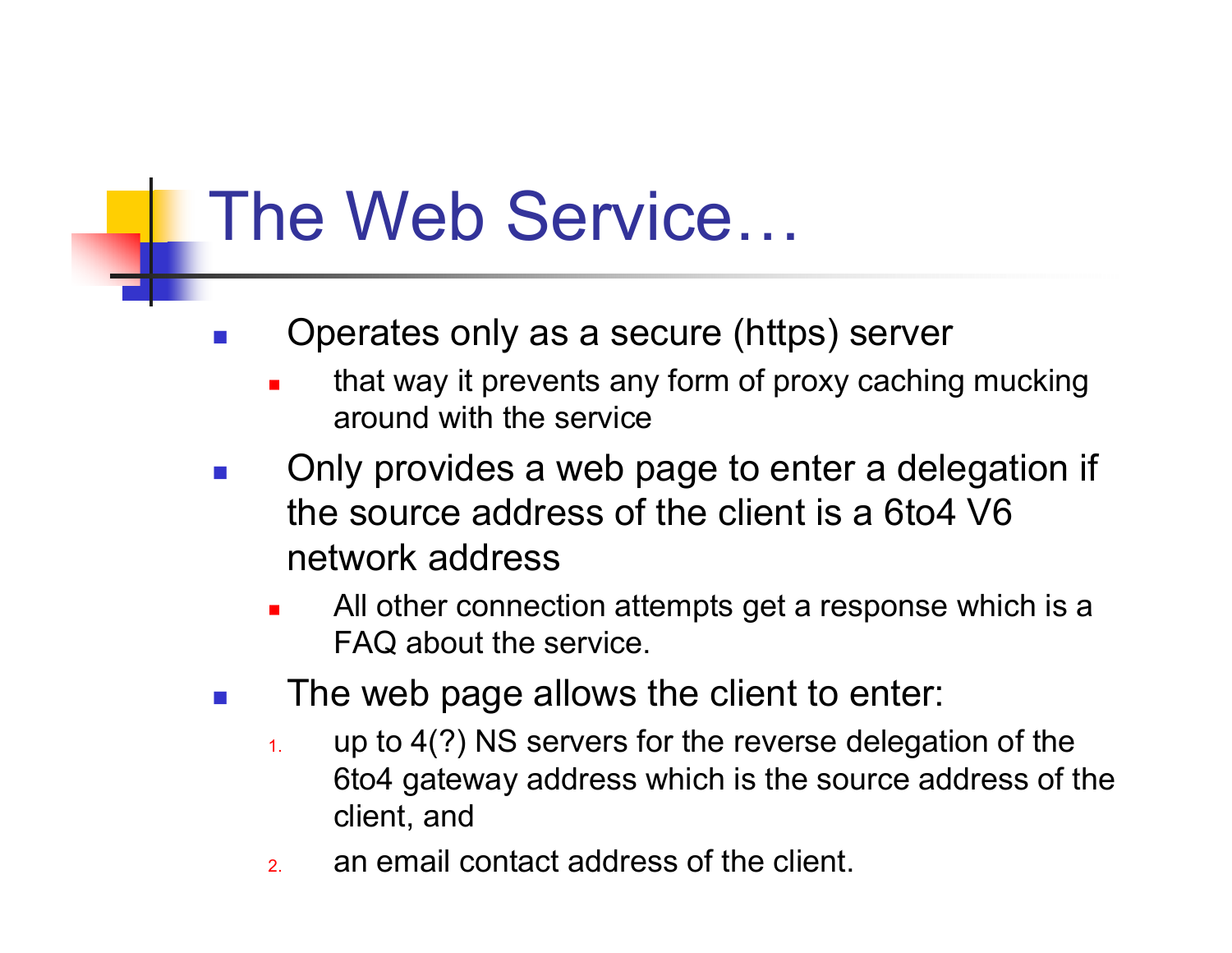### The Web Service… (2)

- $\overline{\phantom{a}}$  upon submit the web server checks the validity of the servers (reachable, authoritative, synchronized with secondaries) and either responds with
	- П a diagnostic and pointers to DNS configuration resources on the web
	- П or accepts the delegation request and queues it up for entry in to the 2.0.0.2.ip6.arpa zone file
- The WEB server should also have a direct CGI interface to the update allowing the client to use a local tool and scripts the update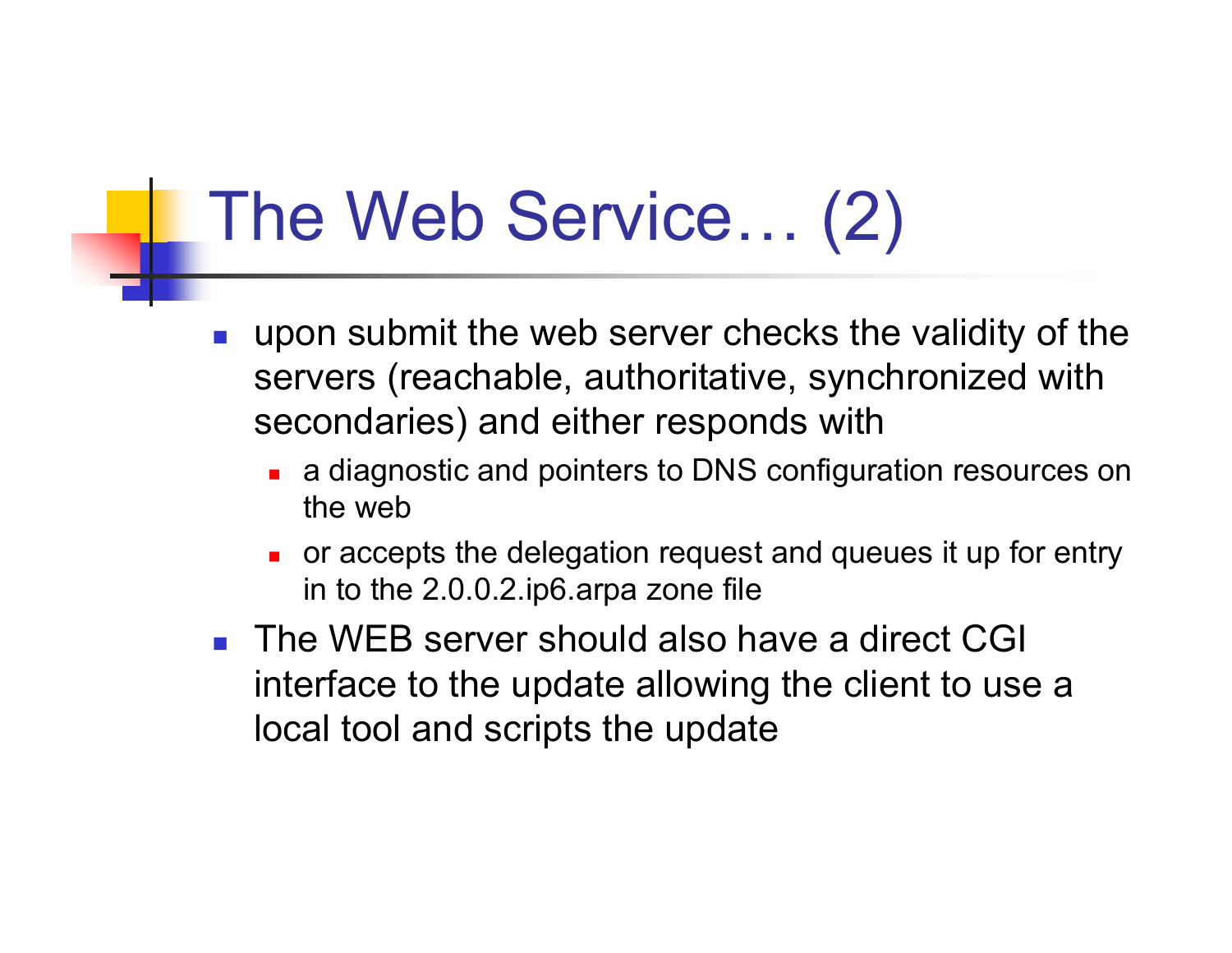### Zone Maintenance…

- **All entries are timestamped, and the delegation is** checked every 30(?) days.
	- u If the delegation is lame a diagnostic message is sent to the associated email address, giving the recipient 7 days to correct the error.
	- After a further 7 days the delegation is rechecked, and if it is still lame, the delegation is removed
- **If there is an existing delegation for this 6to4 zone the** details of the delegation are provided to the client, and they can edit all the fields.
	- П Any changes are emailed to the original email address and to the updated address (if updated). BUT the changes are made in any case.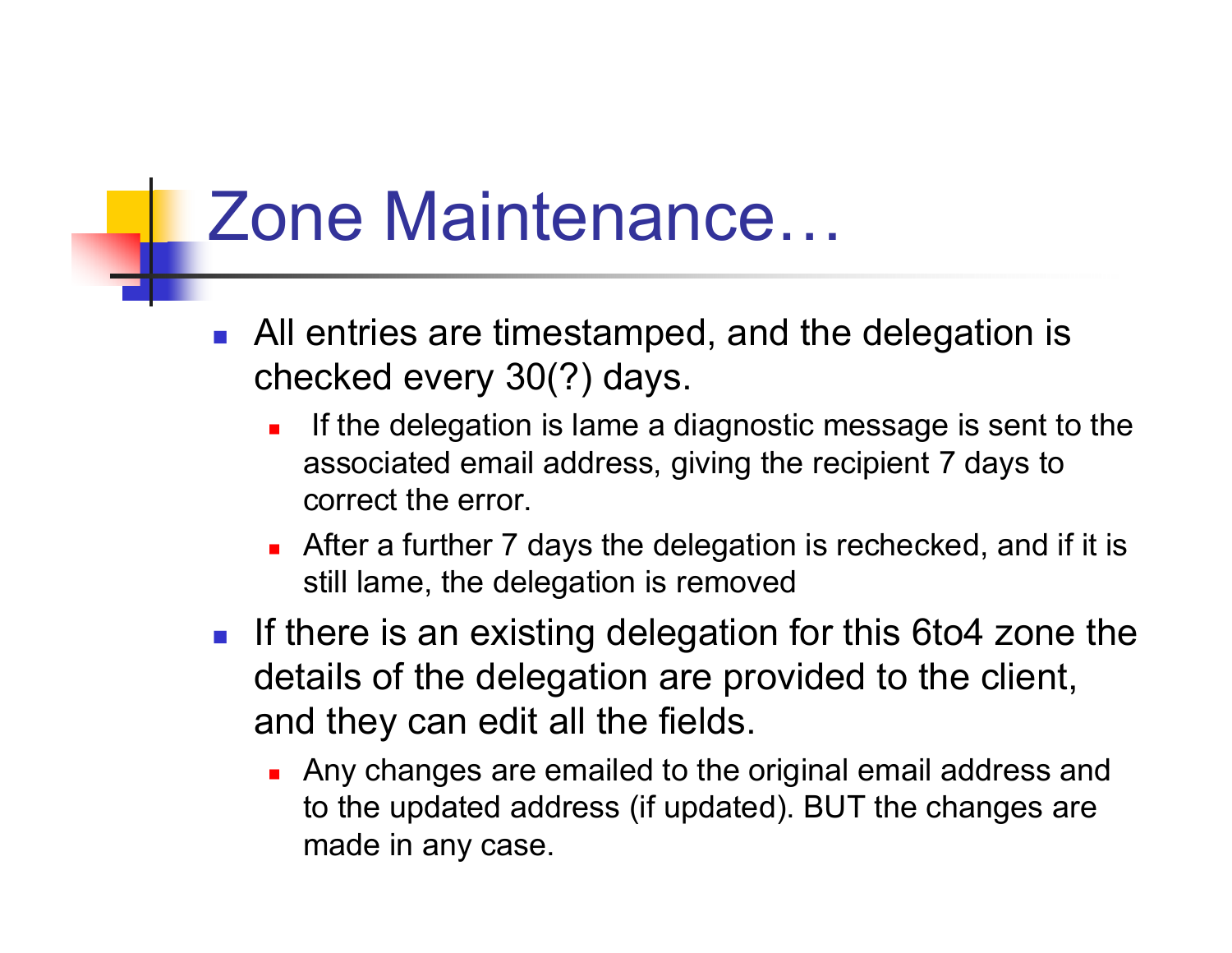### **Benefits**

- Fully automated
- No 'hop over' delegation issues
- $\overline{\phantom{a}}$ Rapid service delivery
- **You can only change your own record (i.e. your** source address's embedded V4 address 6to4 record)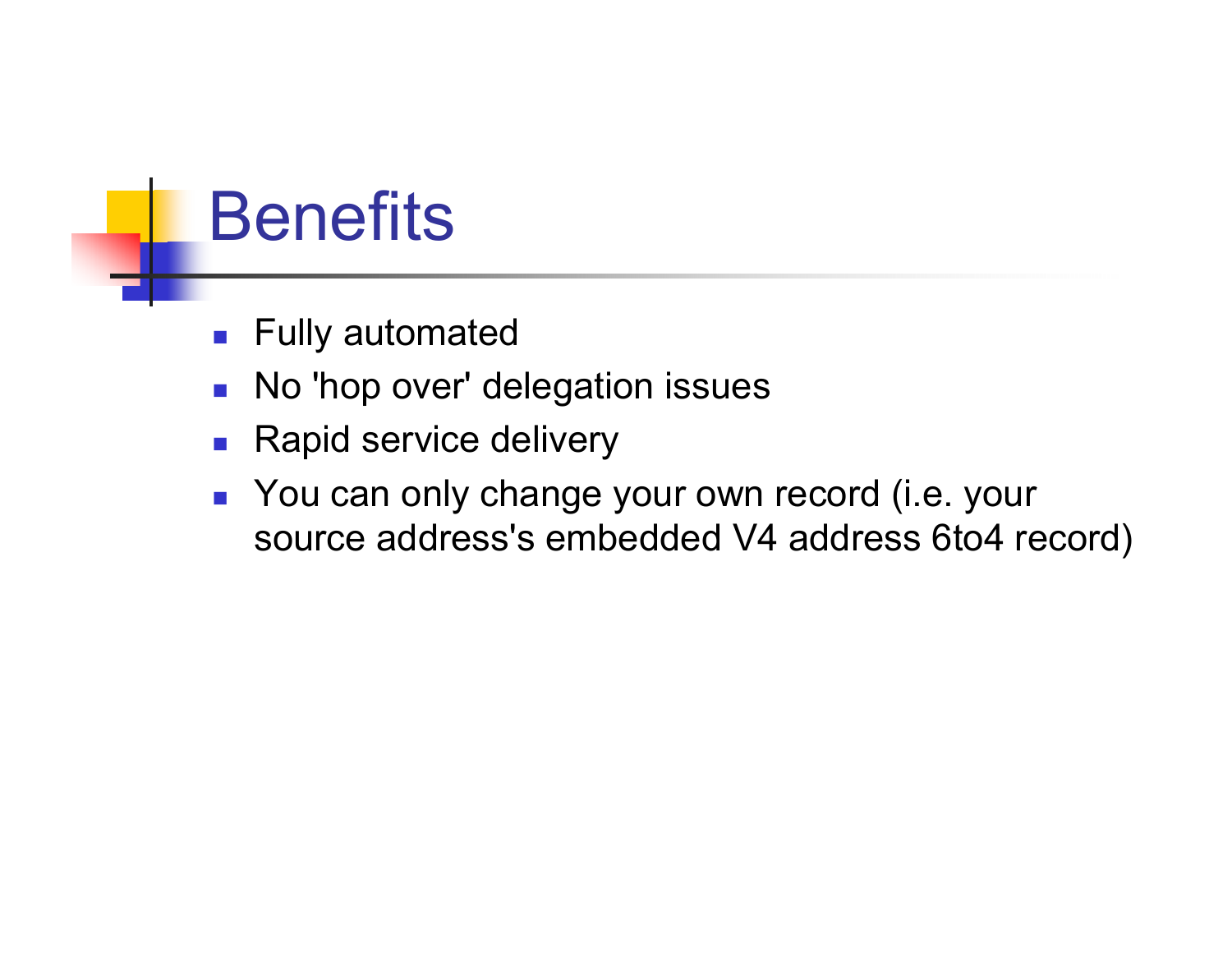#### Issues

- P. Clients inside a 6to4 network could update the servers without the knowledge of the local network administrator Possible responses:
	- П the local network administrator could use a firewall filter to block all local clients to and from access this web service.
	- **proxies won't help here as its a https connection and is based** on the source address of the client
- DHCP-based 6to4 clients could inherit nonsense reverse entries

Possible response:

П putting reverse servers on a DHCP-provided address doesn't make much sense. But in any case the DHCP pool owner could populate the space and then bar clients from accessing the web service (see above)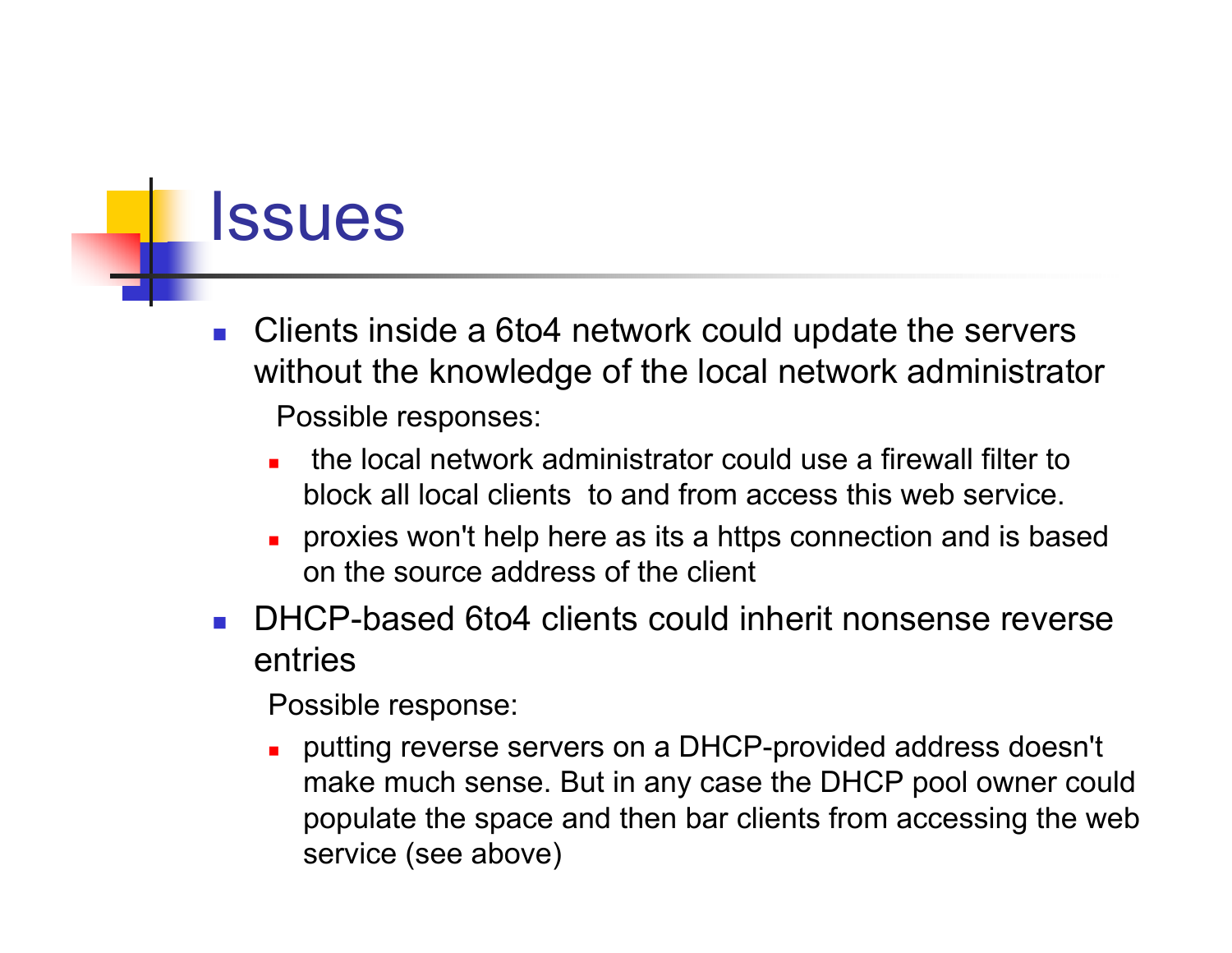## Issues (2)

<u>ra</u> Hijack the v4 address, set up the 6to4 connection and steal a reverse

Possible response:

- П Hijacking an address allows all kinds of bad things - this reverse part is minor!
- Folk who want to support lots and lots of 6to4 gateways have to do much work

Possible response:

П 6to4 is a local interim hack . If you are big enough that this is a pain then get a real V6 connection, a real V6 address and do it properly!